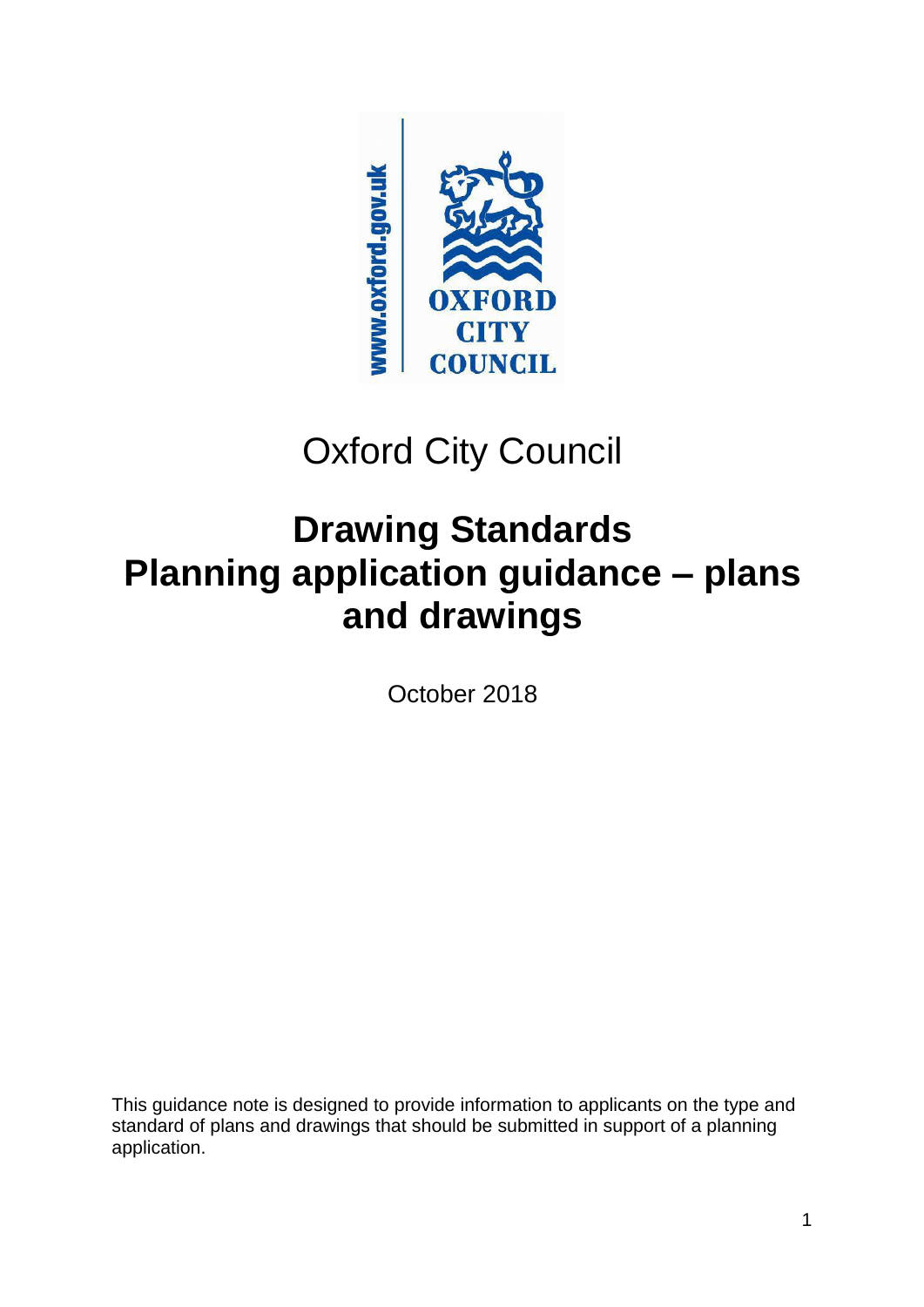# **Contents**

- 1. Introduction
- 2. Presentation of plans and drawings
- 3. Site location plan
- 4. Site layout plan
- 5. Elevations
- 6. Floor plans
- 7. Existing and proposed site sections and finished floor/site levels
- 8. Street Scene or context plan required in some cases
- 9. Roof plans
- 10. Landscaping
- 11. Photographs and photomontages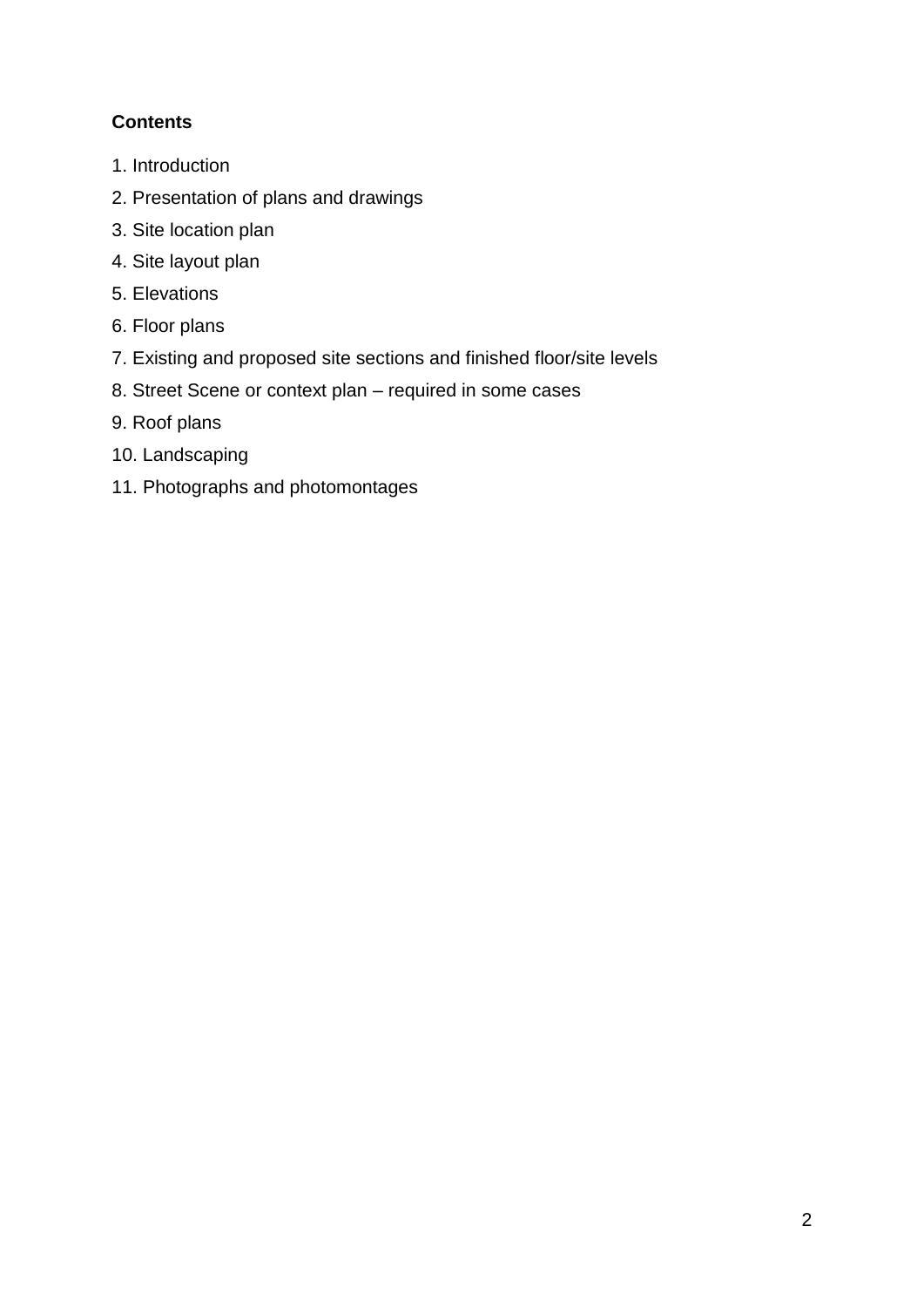#### **1. Introduction**

Drawings are a key part of your planning application and it is essential that drawings are of a suitable standard and include all of the information necessary to describe the development proposal in detail and to enable your application to be assessed. It is also important that your proposal can be fully understood by third parties (such as neighbours and other consultees) who have an interest in your application.

This guidance will assist you in making an application, help to avoid most common mistakes and reduce any delay in your proposal being considered by a Planning Officer.

If drawings are received that do not contain sufficient detail, your application will be invalid and the validation of your planning application will be delayed until revised or further drawings are submitted.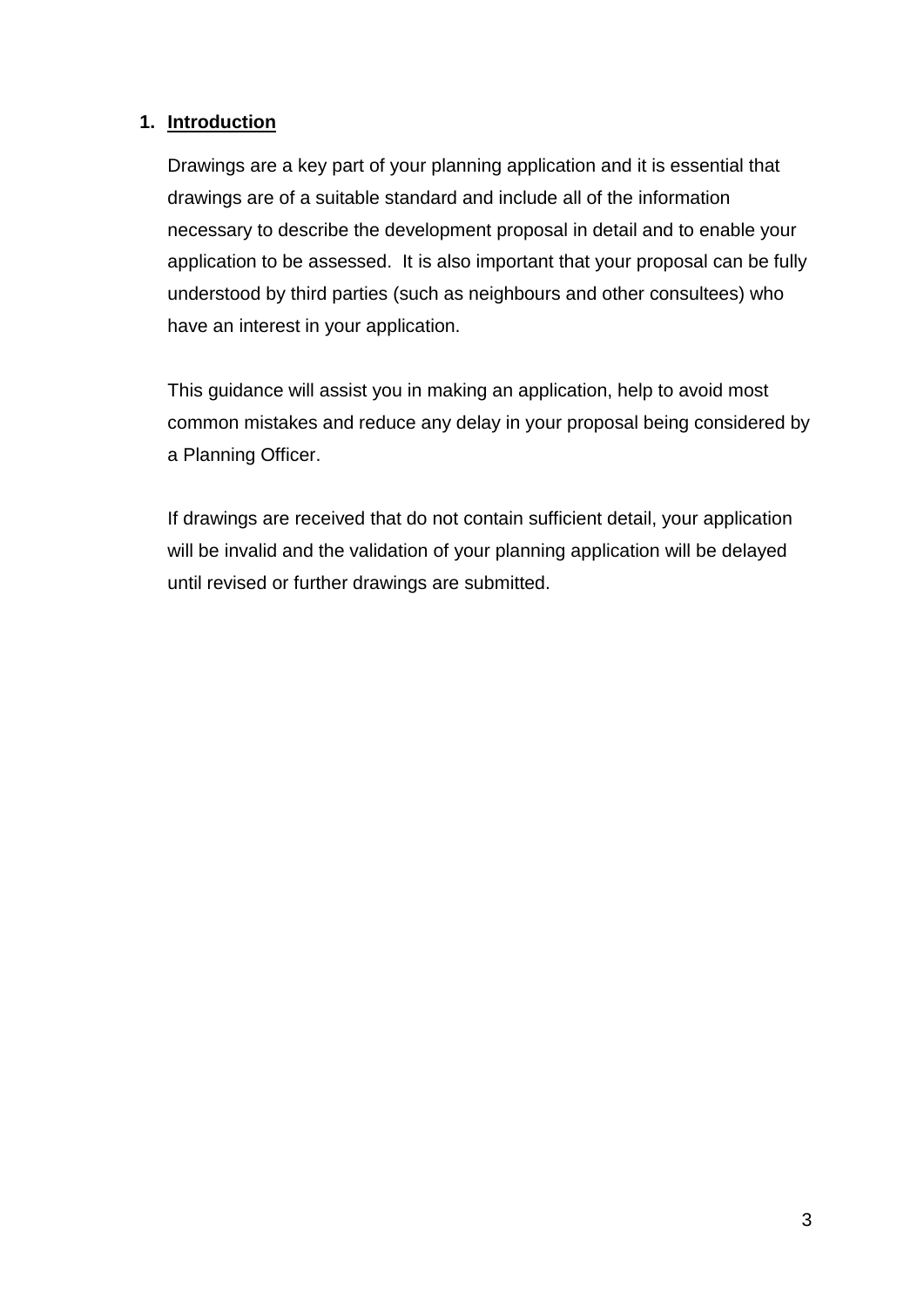### **2. Presentation of plans and drawings**

A separate list or schedule of drawings, plans and documents, to include the drawing numbers and the plan titles, should be submitted with the application. The plans and drawings should meet the following criteria :-

All plans and drawings must be accurately drawn, using a conventional metric scale, for example 1:100; 1:50 and the scale used should be stated on the drawing.

A scale bar on the drawings must be shown and clearly showing at least two measurements (ideally minimum 0-5m), however, there may be circumstances where a more appropriate scale bar is shown for large scale details. This is for the purpose of measuring plans electronically (website) and in line with the National Planning Practice Guidance.

Except for location plans, all plans and drawings should include a scale bar and/or measured dimensions.

Plans/drawings containing disclaimers such as "Not to Scale" and "Do Not Scale" will not be acceptable.

The clearest way to present your proposals is to group "existing" and "proposed" drawings side by side, using the same scale for both.

Each plan/drawing should have a title box stating:

- o The address
- o The proposal
- o The title of the drawing (eg. "existing rear elevation, proposed floor plan")
- o The date
- o The scale of the drawing
- o The drawing number, eg. D1, D2, D3 etc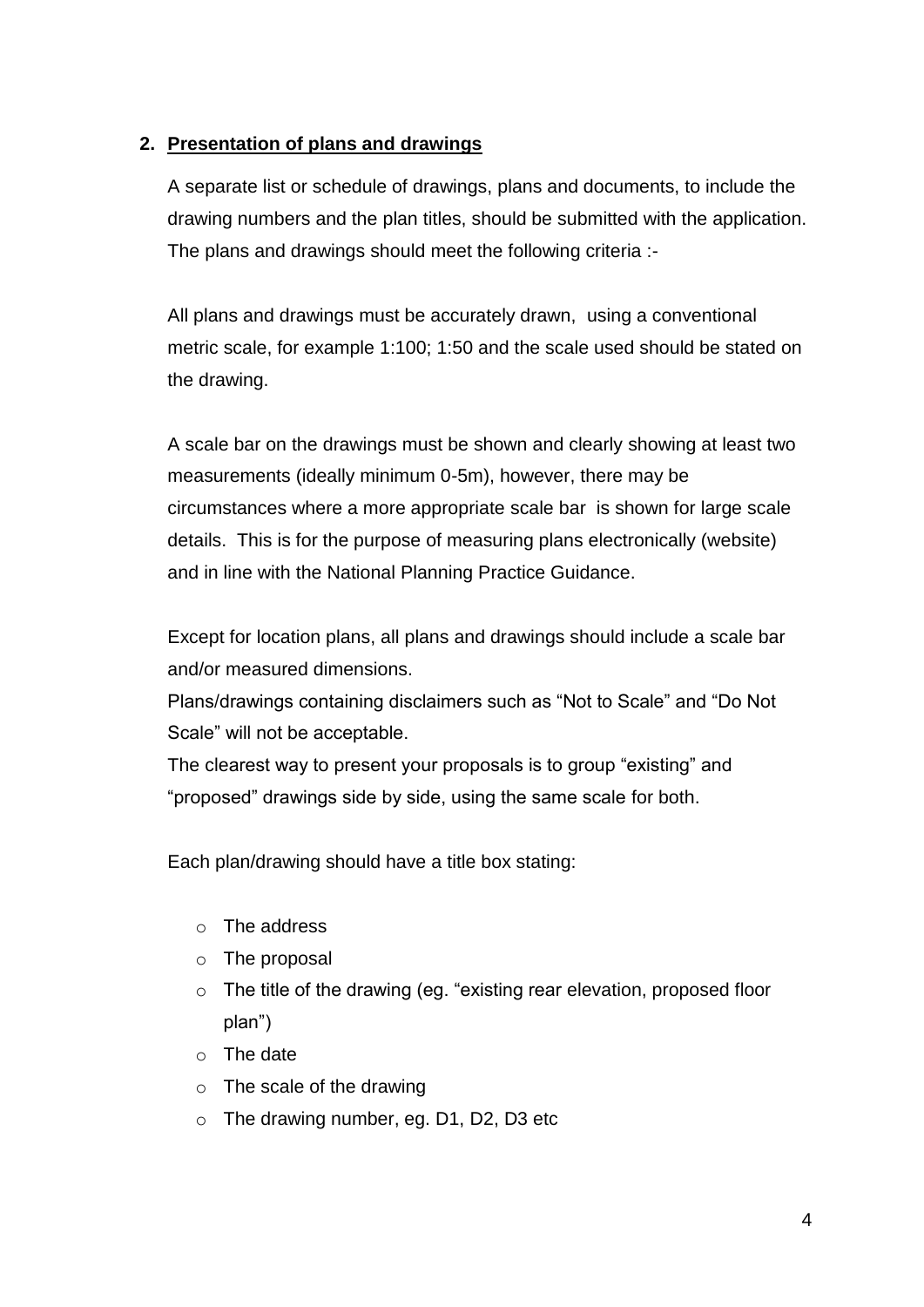Any revisions to the drawings should be clearly identified with a new number, eg. D1a, D2b, D3c, etc. The date and details of the revision should also be indicated on the drawing.

Plans and drawings should be annotated to make them completely understandable, eg. If a line is shown on the plan between two properties, annotate by stating "boundary fence".

Every plan (including all copies) that is based upon Ordnance Survey maps should have the appropriate Ordnance Survey copyright notice.

It is good practice to submit the site location plan on a separate sheet of paper to aid consultation.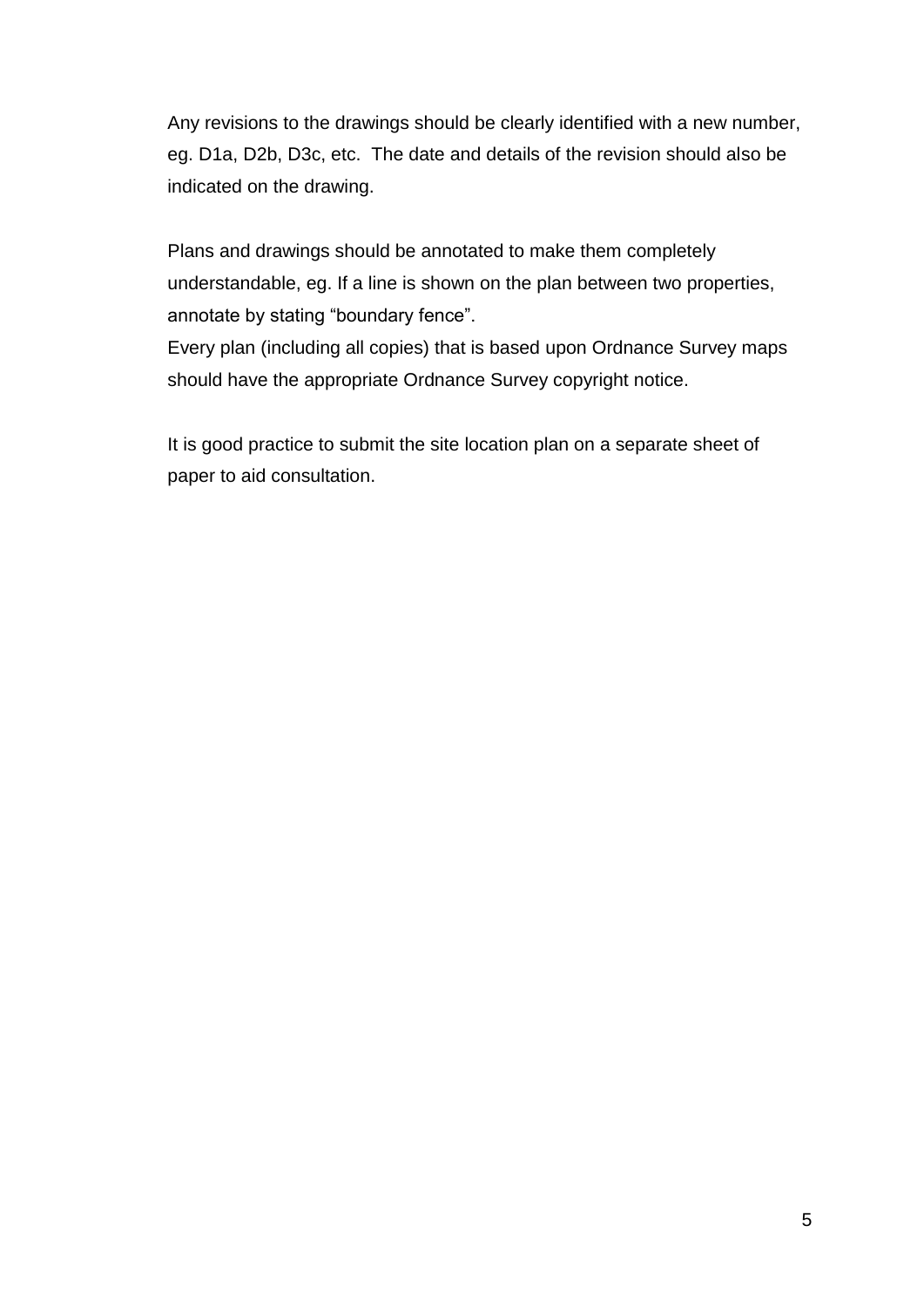#### **3. Site Location Plan**

A site location plan is a map base that shows the location of the application site in relation to surrounding roads, buildings and other land. The site location plan should:

- o Be taken from an up-to-date Ordnance Survey Base, or to an equivalent standard
- o Be to a suitable scale of 1:1250 or 1:2500 for larger sites
- o Show the direction of North
- o Show the application site boundary outlined in red; this should include all land necessary to carry out the proposed development (eg. Land required for access to the site from a public highway, visibility splays, landscaping, car parking and open areas around buildings
- o Show any other adjoining land owned by the applicant outlined in blue
- o Show adjoining road names and numbers
- o Identify sufficient roads and/or buildings on nearby land to ensure that the exact location of the application site is clear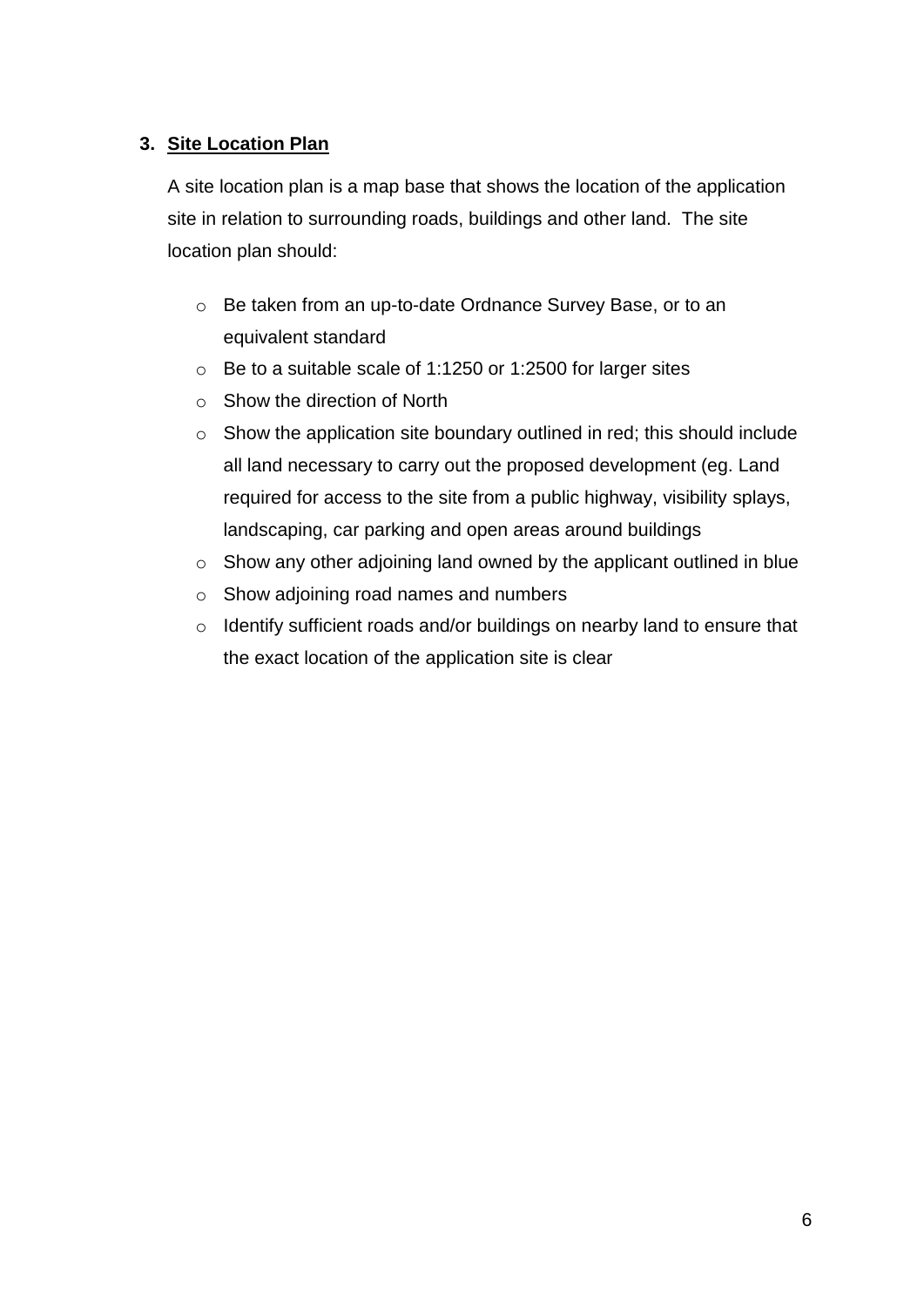

# **Image 1: Site location plan (for illustrative purposes only)**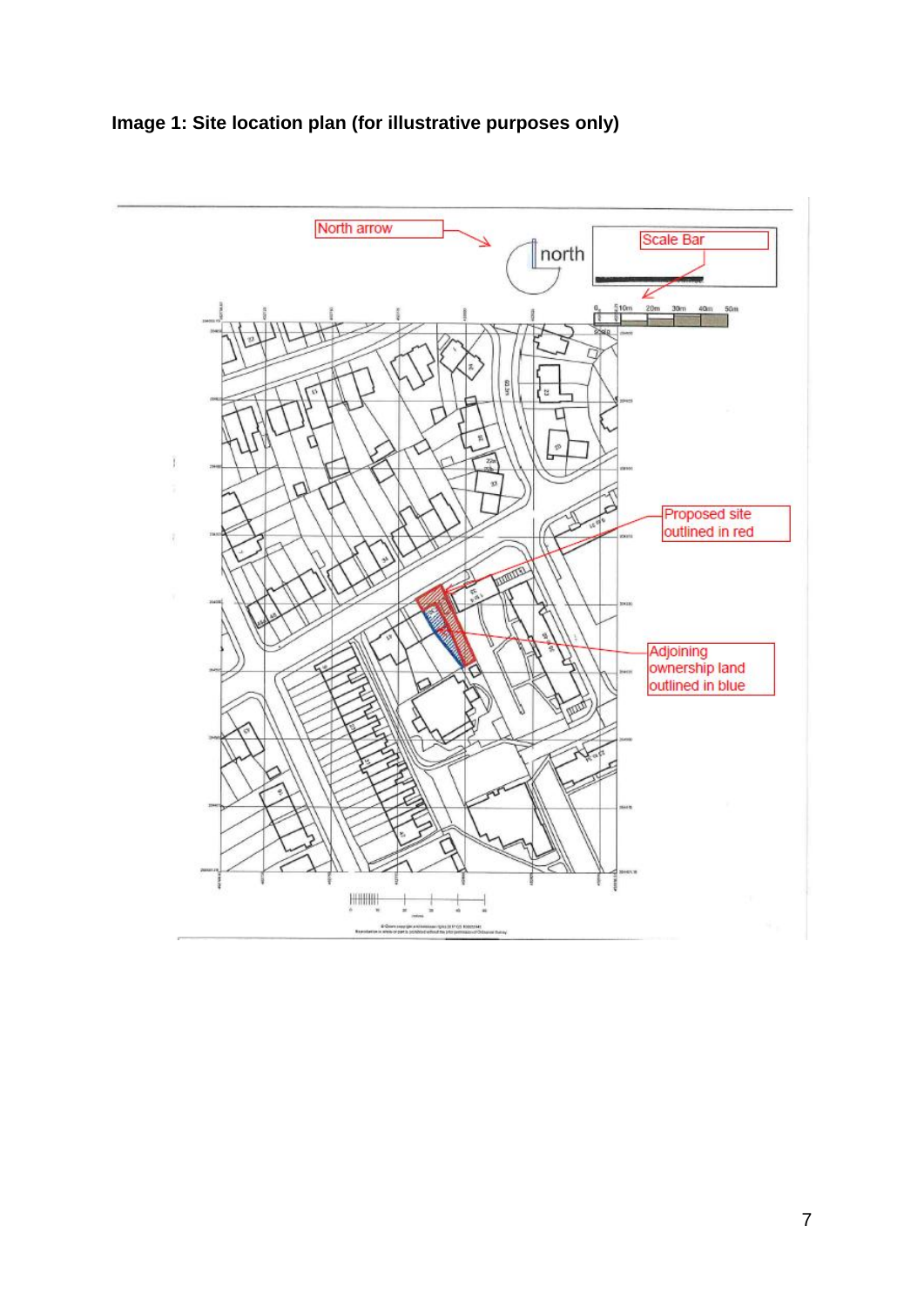# **4. Site Layout Plan (sometimes called a Block Plan)**

A site layout plan shows a detailed layout of the whole site and the relationship of the proposed works with the boundary of the property, nearby roads and neighbouring buildings.

Most applications should include an existing site layout plan and a proposed site layout plan. For simple applications the existing and proposed site can be combined and shown on one plan so long as what is existing, what is proposed and what is to be demolished is highlighted and annotated clearly. Site layout plans should:

- $\circ$  Be to a scale of 1:200 or 1:500
- o Show the proposed development, all existing buildings and structures, the garden and other open areas
- o Show proposed buildings shaded
- o Show the position and size of existing and proposed hard surfaced areas eg. Parking spaces, turning areas, paths etc
- $\circ$  Show the whole of the boundary of the property, indicating the position and height of all boundary walls and fences
- o Identify any buildings to be demolished
- o Include details of all trees, eg. Position, spread and species (eg. Oak, ash etc)
- o Identify trees proposed for felling
- o Show all roads/footpaths/public rights of way adjoin the site
- o Show all exiting builds and structures on land adjoining he application site
- $\circ$  Show the direction of north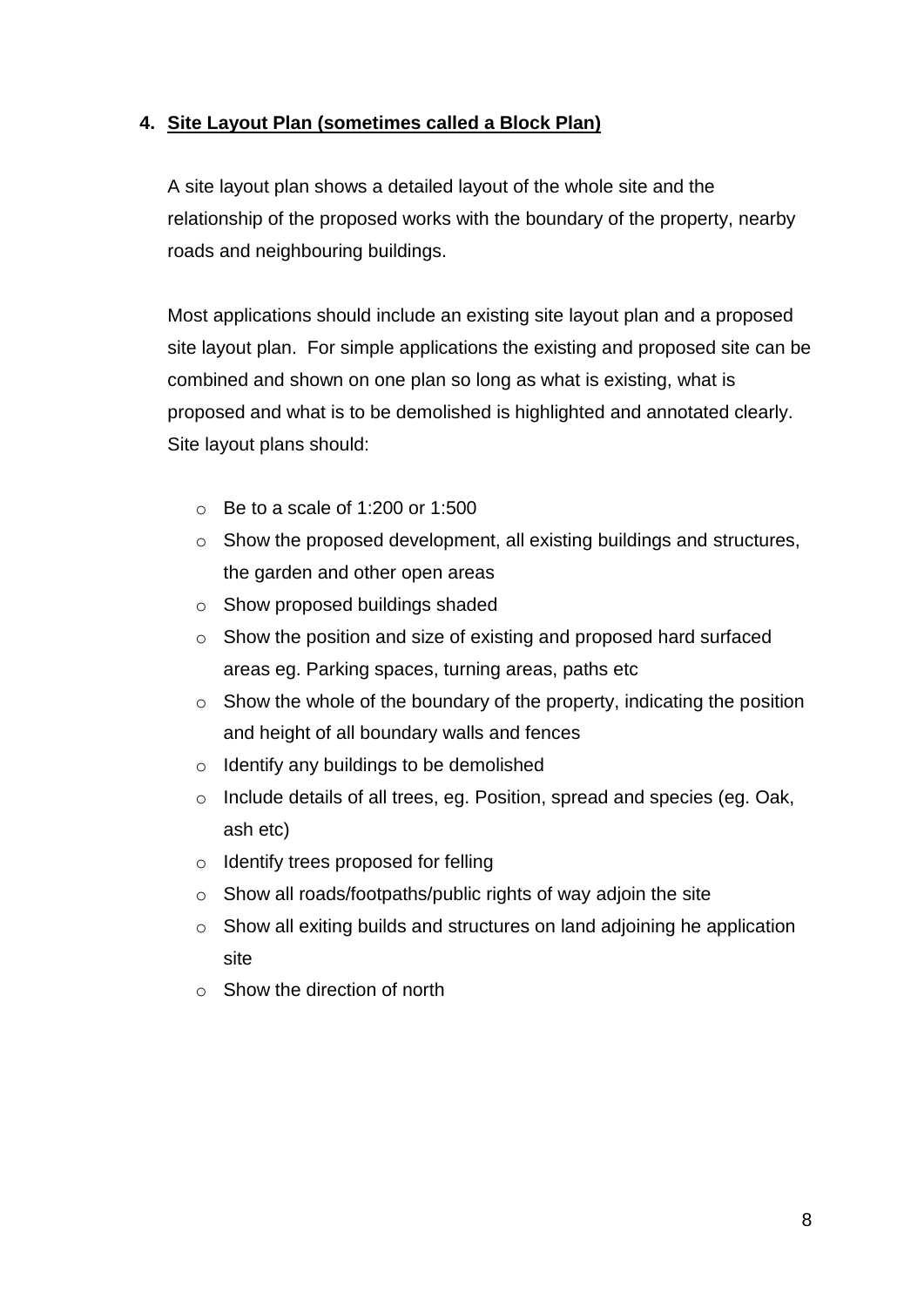

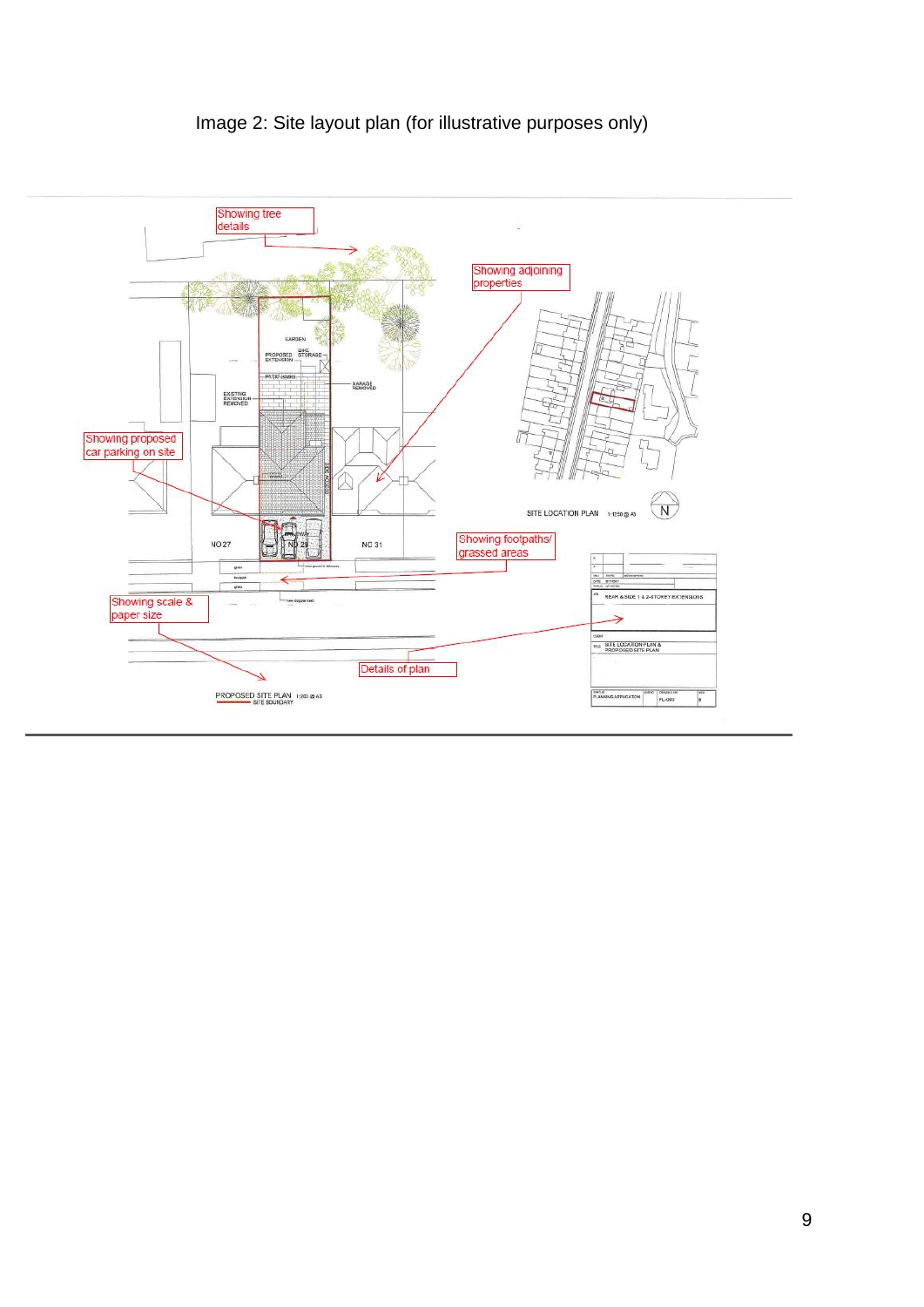#### **5. Elevations**

Elevation drawings show what a building will like from the outside. In most cases, two separate sets of elevation drawings will be required, "existing" elevations showing the building as it is now and "proposed" elevations showing how the building will look, after the works have been carried out.

Elevations should:

- o Be to a suitable metric scale, for example 1:100 or 1:50
- o Be clearly annotated existing and proposed
- o Show every elevation of the building, eg. Front, side(s) and rear and state the direction in which each elevation faces, eg. Rear (south). Elevations also need to be shown if your proposal is attached to another building, ie terraced; semi-detached etc..
- o For extensions to existing buildings, show every elevation of the proposed development in situ with each relevant elevation of the existing building
- o Show the whole of any existing building to be altered/extended so that the relationship of the new building/extension to the existing can be clearly seen
- o Show outline elevations of other buildings that are close to the development. For example a side extension close to neighbouring dwelling
- $\circ$  Show the property boundary
- o Indicate the colour and type of finishing materials to be used (eg. Colour and type of brick, render, roof tiles etc)
- $\circ$  Identify building(s) to be demolished
- $\circ$  Details of external materials please ensure that all materials are described in detail, including the colour of each material
- o Show the position and size of all windows and doors (existing and proposed)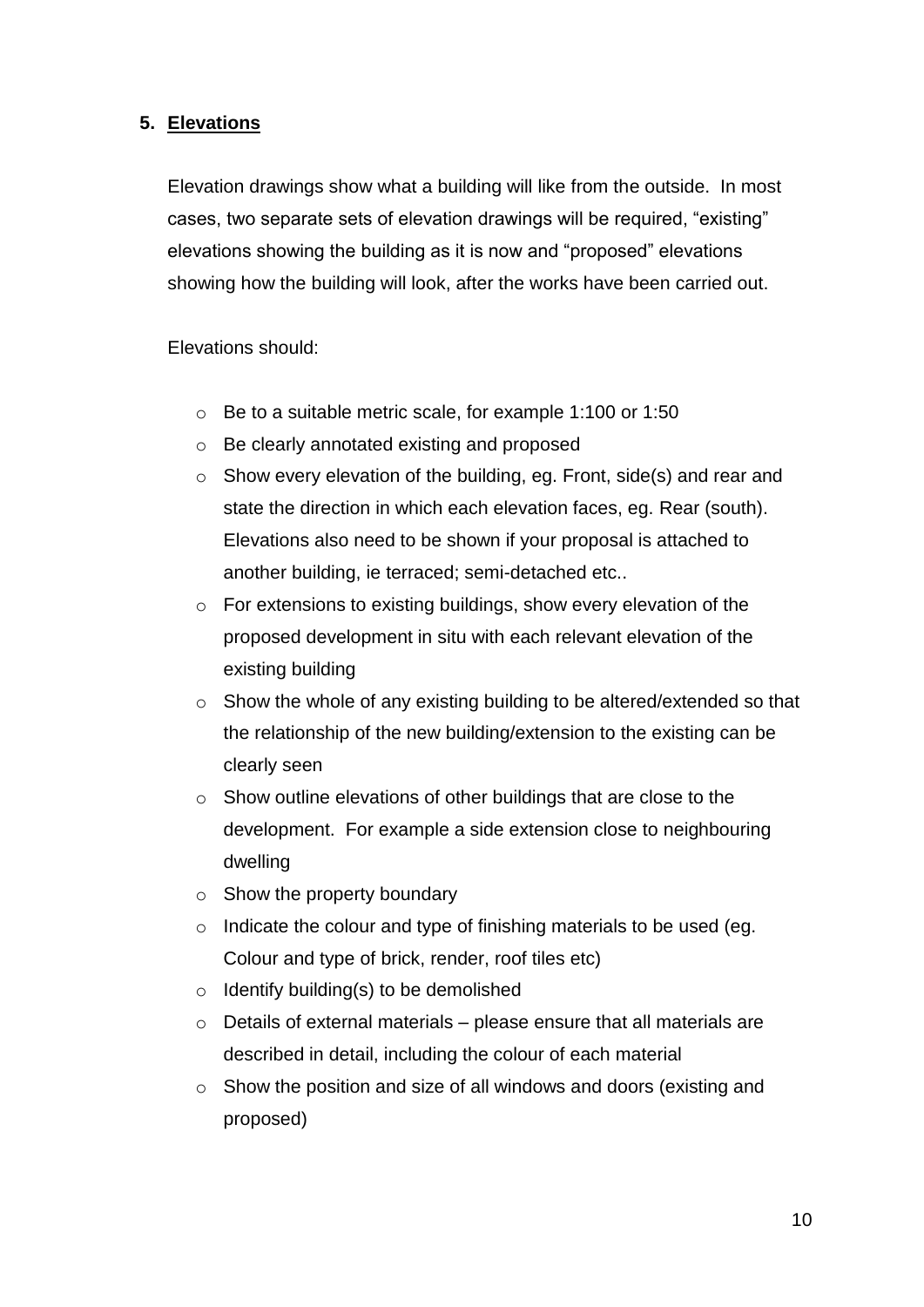

 $\frac{1}{2}$ 

**Image 3: Elevations (for illustrative purposes only)**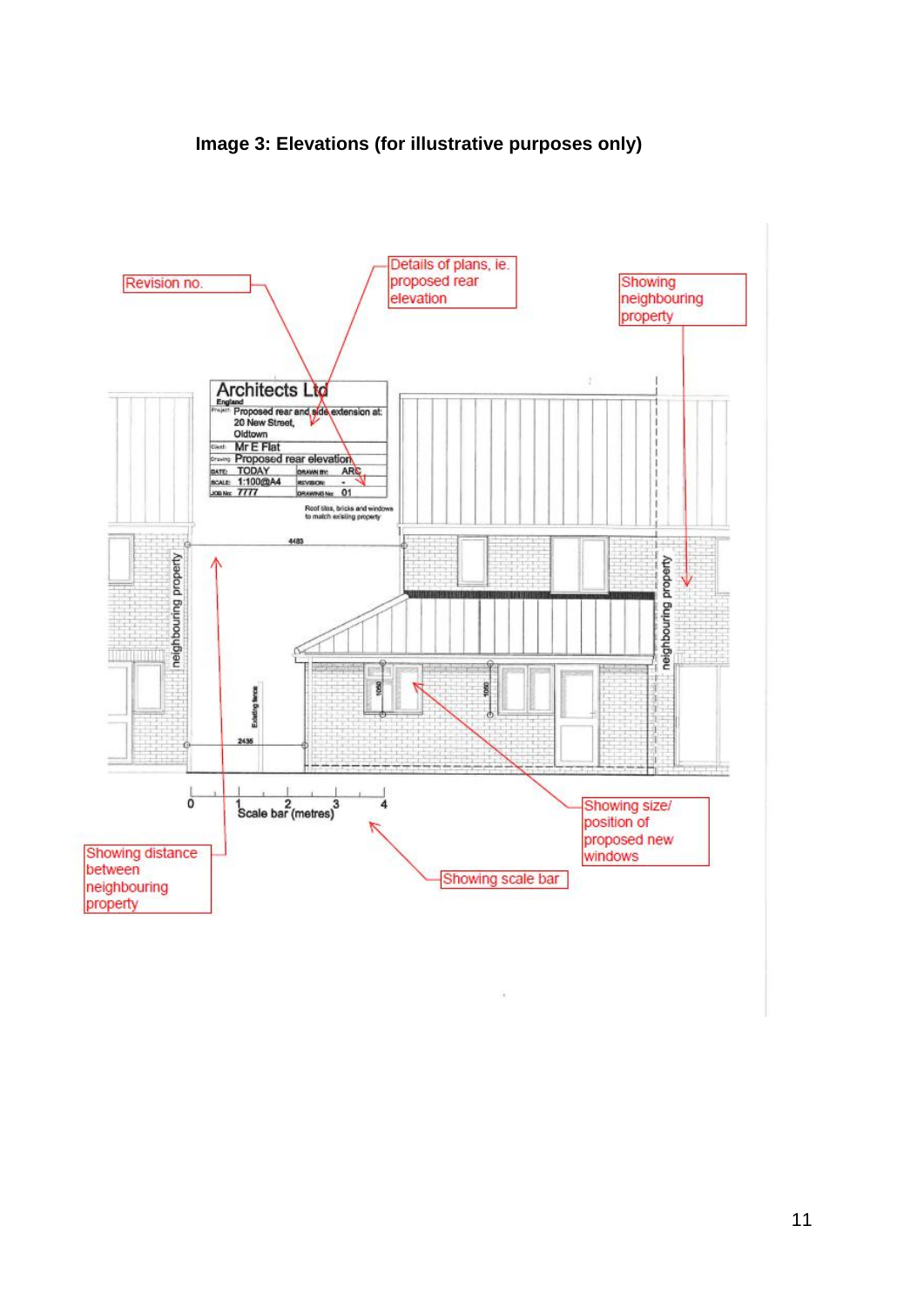#### **6. Floor Plans**

Floor plans how the layout of the building.

In most cases, two separate sets of floor plans will be required: "existing" floor plans showing the building as it is now and "proposed" floor plans showing how the building will look, after the works have been carried out.

Floor plans should :

- o Be to a suitable metric scale, for example 1:100 or 1:50
- o Be clearly annotated existing and proposed
- o Show all relevant floor levels of the building(s) being constructed, altered or extended, in relation to the remainder of the building
- o Clearly state the use of each room and include position of windows, doors, walls and partitions
- o Clearly label each floor
- o Clearly label the primary use of each room
- o Identify anything to be demolished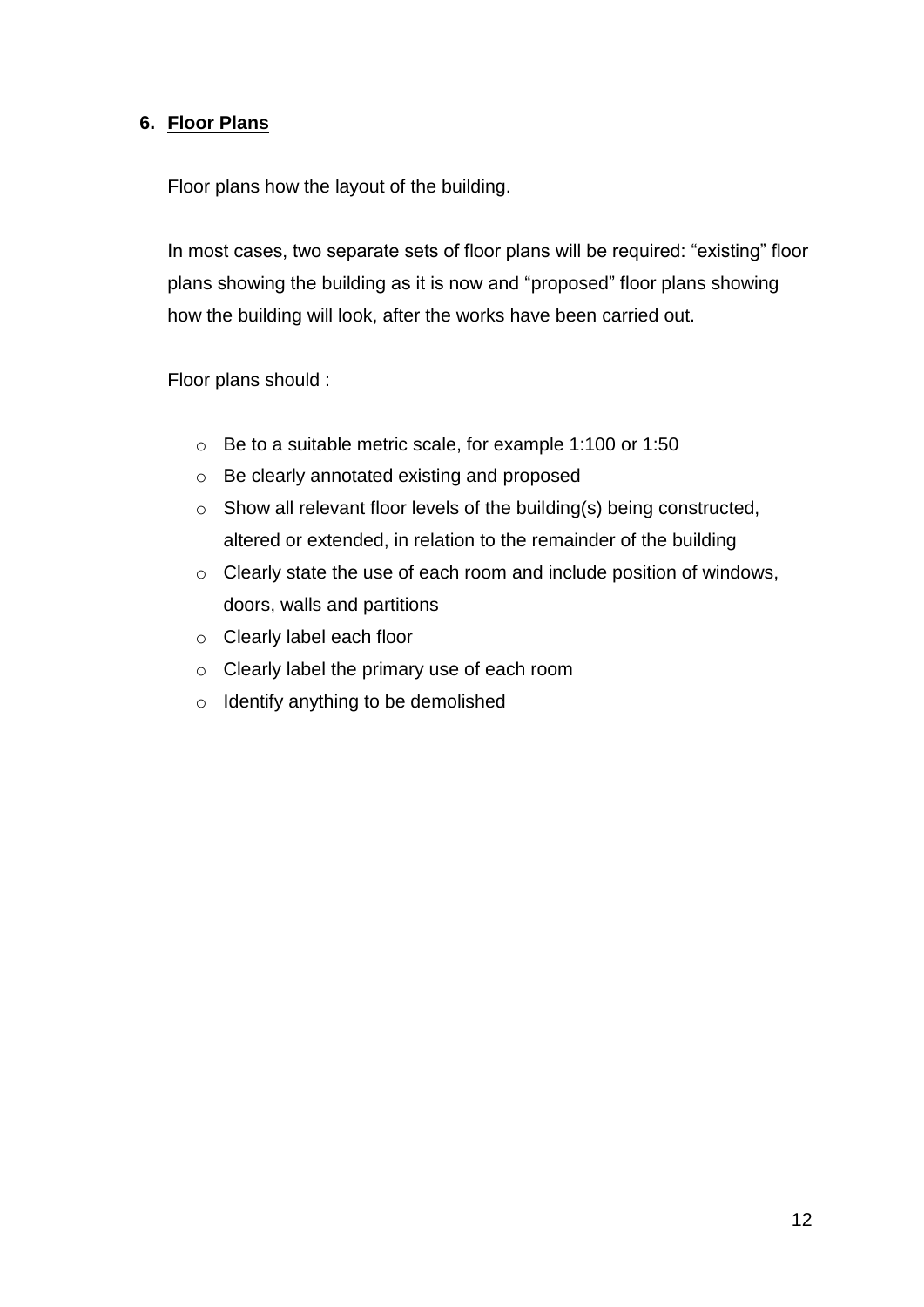# **Image 3: Elevations (for illustrative purposes only)**



Image 4: Floor plans (for illustrative purposes only)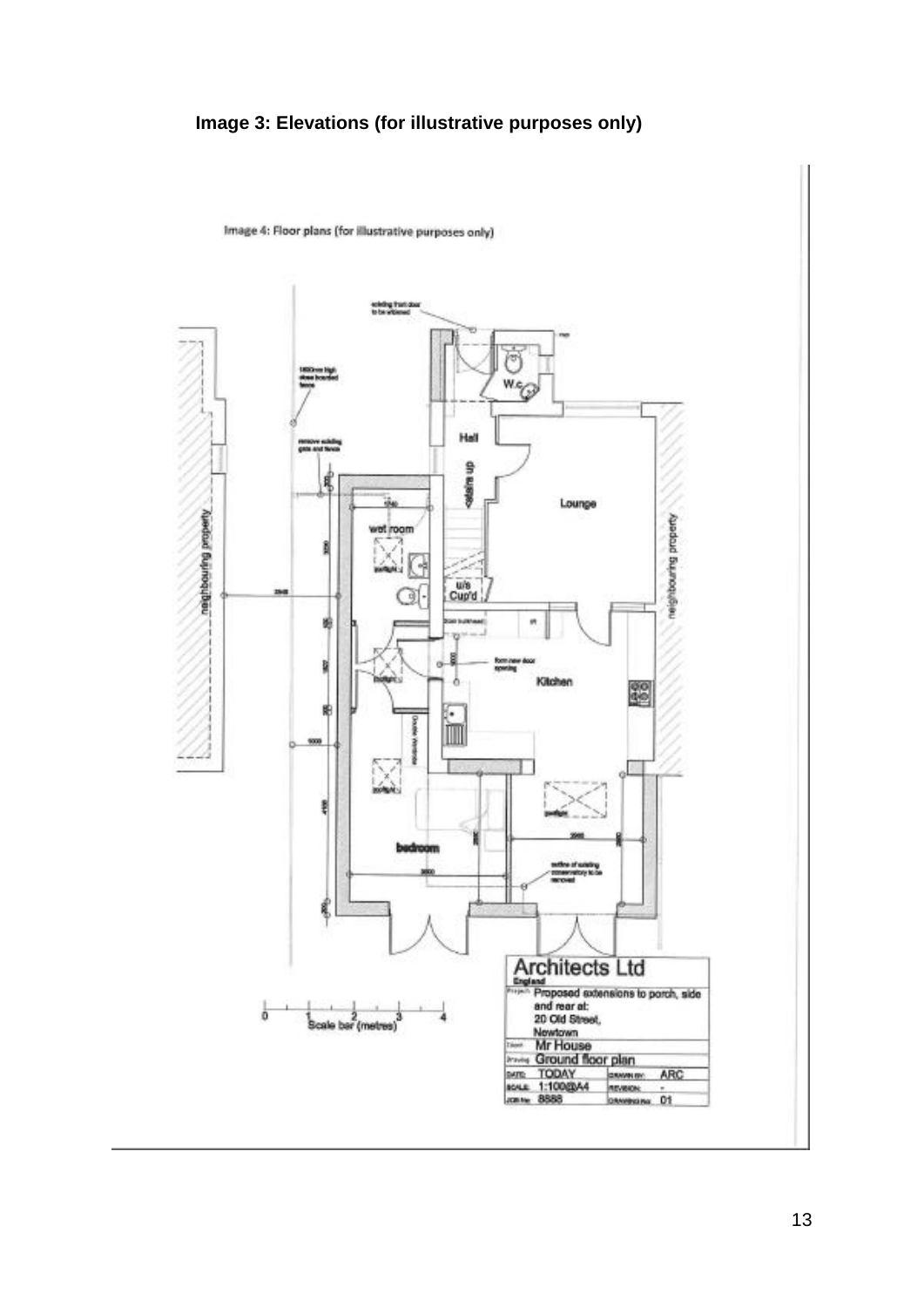#### **7. Existing and proposed site sections and finished floor/site levels**

Where a proposal involves a significant change in ground levels, illustrative drawings should normally be submitted to show both existing and finished levels. These drawings should demonstrate how the proposed development would relate to existing site levels and neighbouring development.

In the case of householder development, the levels may be evidenced from floor plans and elevations, but particularly in the case of sloping sites it will be necessary to show how proposals relate to existing ground levels or where ground levels outside the extension would be modified.

Level drawings should:

- o State the existing and proposed levels on the site and where levels differ from that of land immediately adjoining the site
- o State the finished floor levels of proposed buildings

Section drawings should:

- o Identify existing and proposed ground levels where significant cut and fill operations are proposed
- o Show the cross sections through buildings
- o Show the cross sections through land
- $\circ$  Be accompanied by a plan showing the points between which the cross sections have been taken, which should also indicate the direction of north
- o Show existing and proposed buildings within and adjacent to the site
- o Identify finished floor and ridge levels of buildings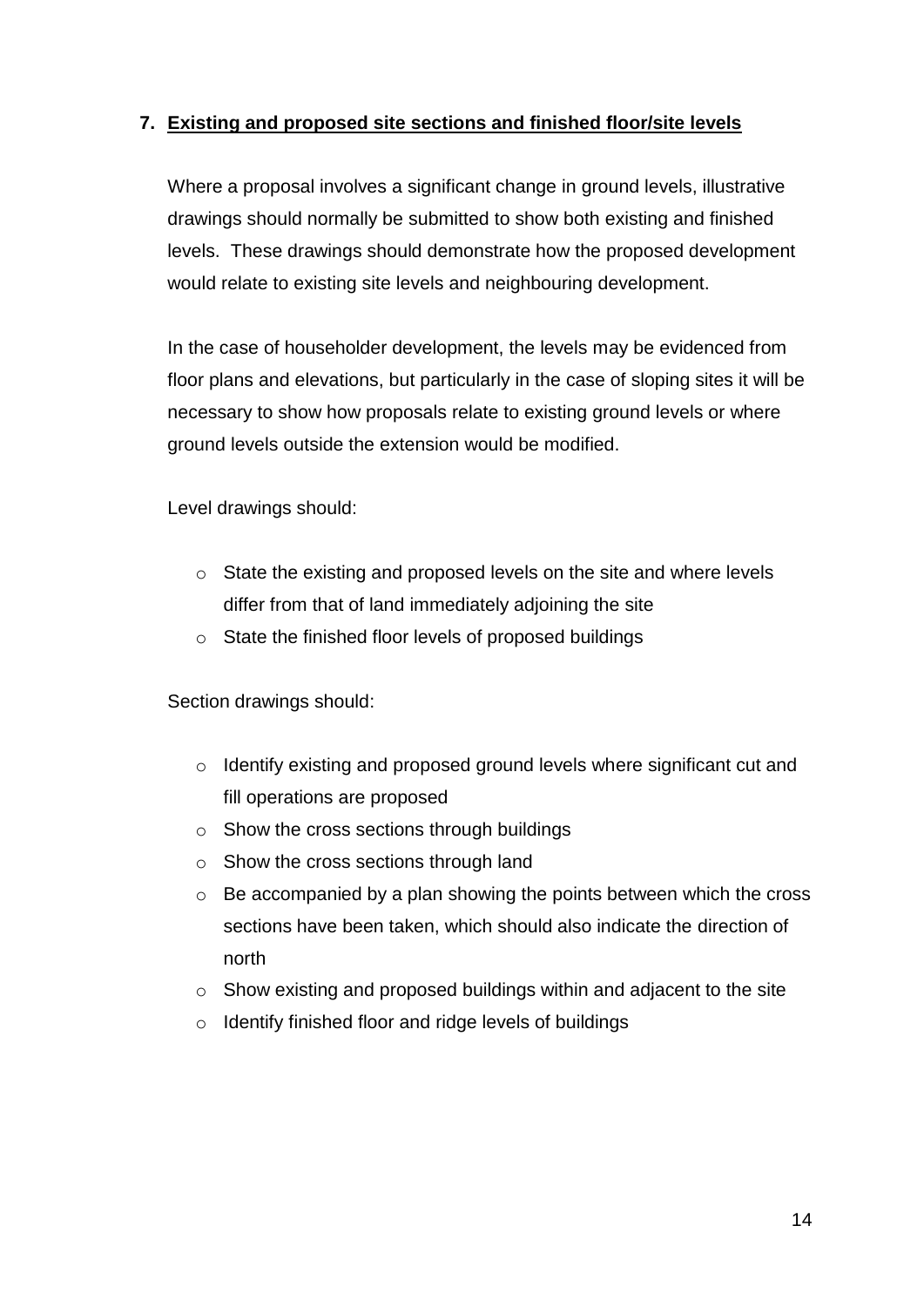## **8. Street Scene or context plan**

Normally required for works that will be visible from the road, especially new buildings or large side extensions that will be near to the boundary/neighbouring building(s), or where there is a notable difference in heights between the proposed works and neighbouring dwellings/buildings.

These should:

- $\circ$  Be of a scale of 1:100 or 1:200
- o As a minimum, accurately show the height and outline of neighbouring dwellings/buildings and the position and size of windows/doors
- o Accurately show any difference in levels
- o Include written dimensions for gaps between buildings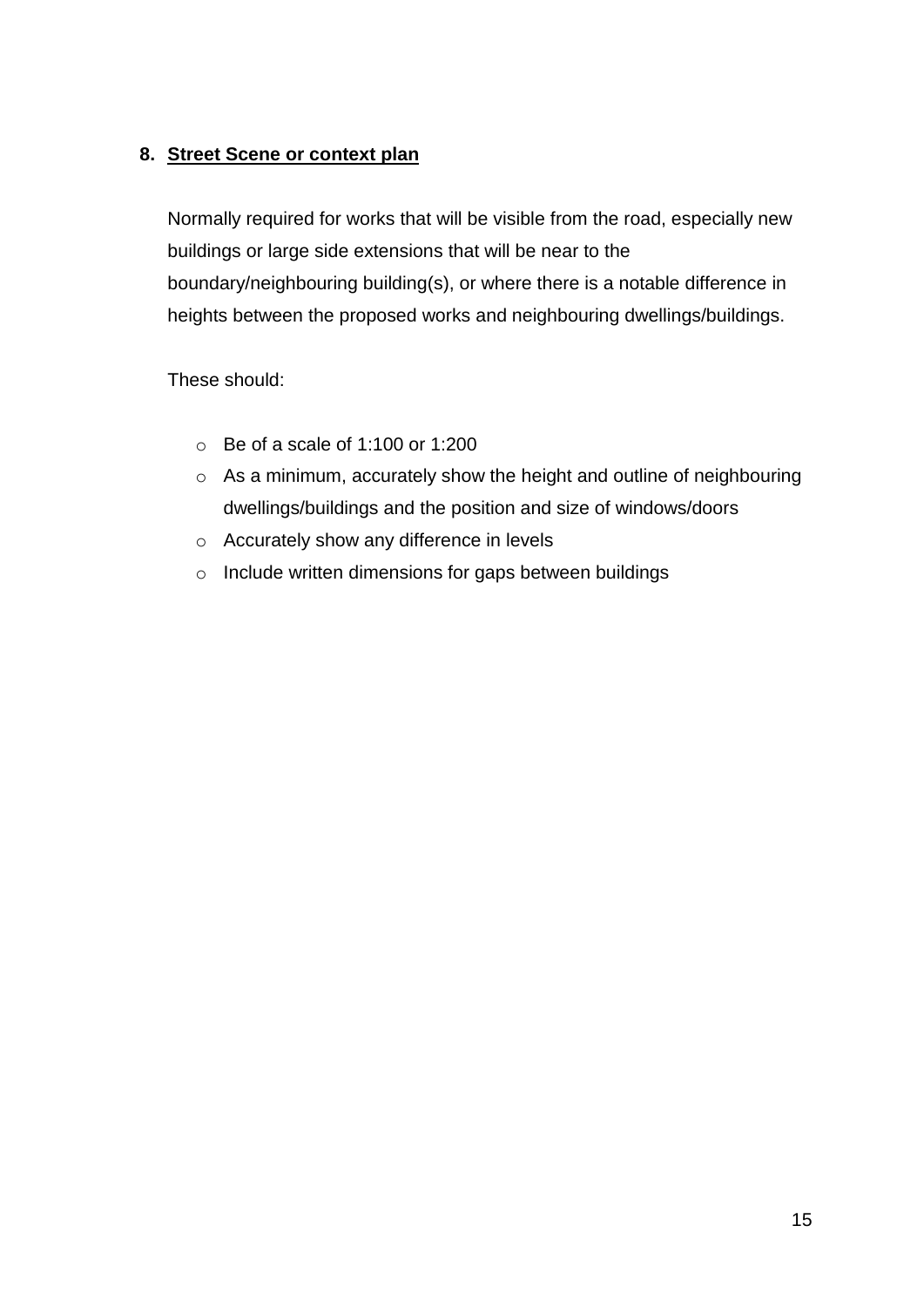

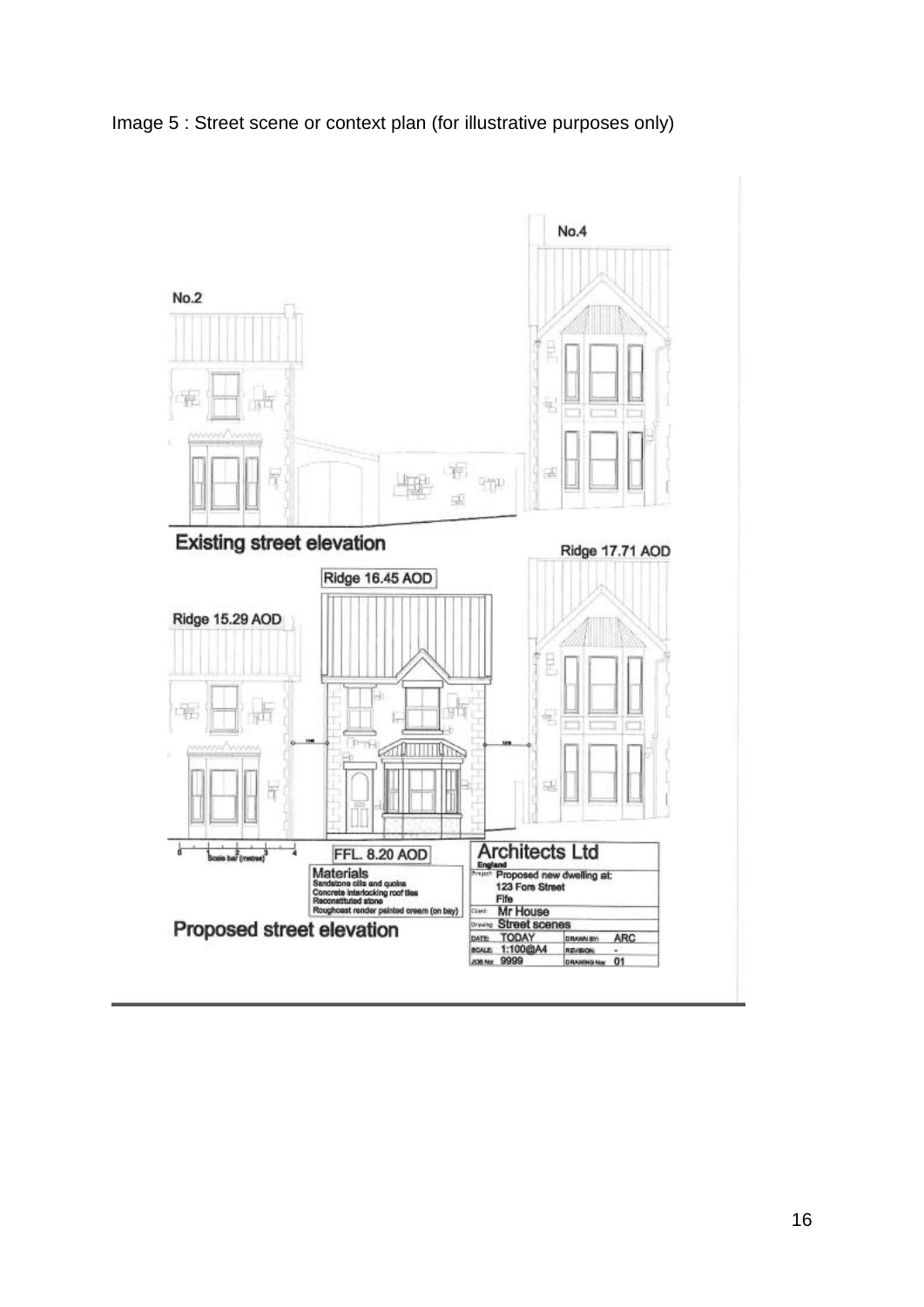#### **9. Roof Plans**

These should be drawn to a suitable metric scale, for example 1:50 or 1:100 and is used to show the shape of the roof particularly when development includes changes to its appearance and shape. Show the position of all ridges, dormer windows, roof lights and other features, such as chimneys or raised parapets. Details such as the roofing material and their location are typically specified on the roof plan.

#### **10.Landscaping**

#### Landscaping plans/details

Landscaping plans should accurately show:

- $\circ$  The position and spread of the existing trees
- o Details of any trees to be retained and measures to be taken to protect the trees
- o The species of the trees and details of their condition
- $\circ$  An indication of which, if any, are to be felled
- o Details of the size, species and positions of trees to be planted and boundary treatments

#### Landscaping schemes

In many instances, the submission of landscaping details can be a condition of the planning permission. In some cases specialist detail, for example a tree survey or detailed design may be required when submitting landscaping schemes. It is recommended that you discuss with officers the scope and detail required prior to submission.